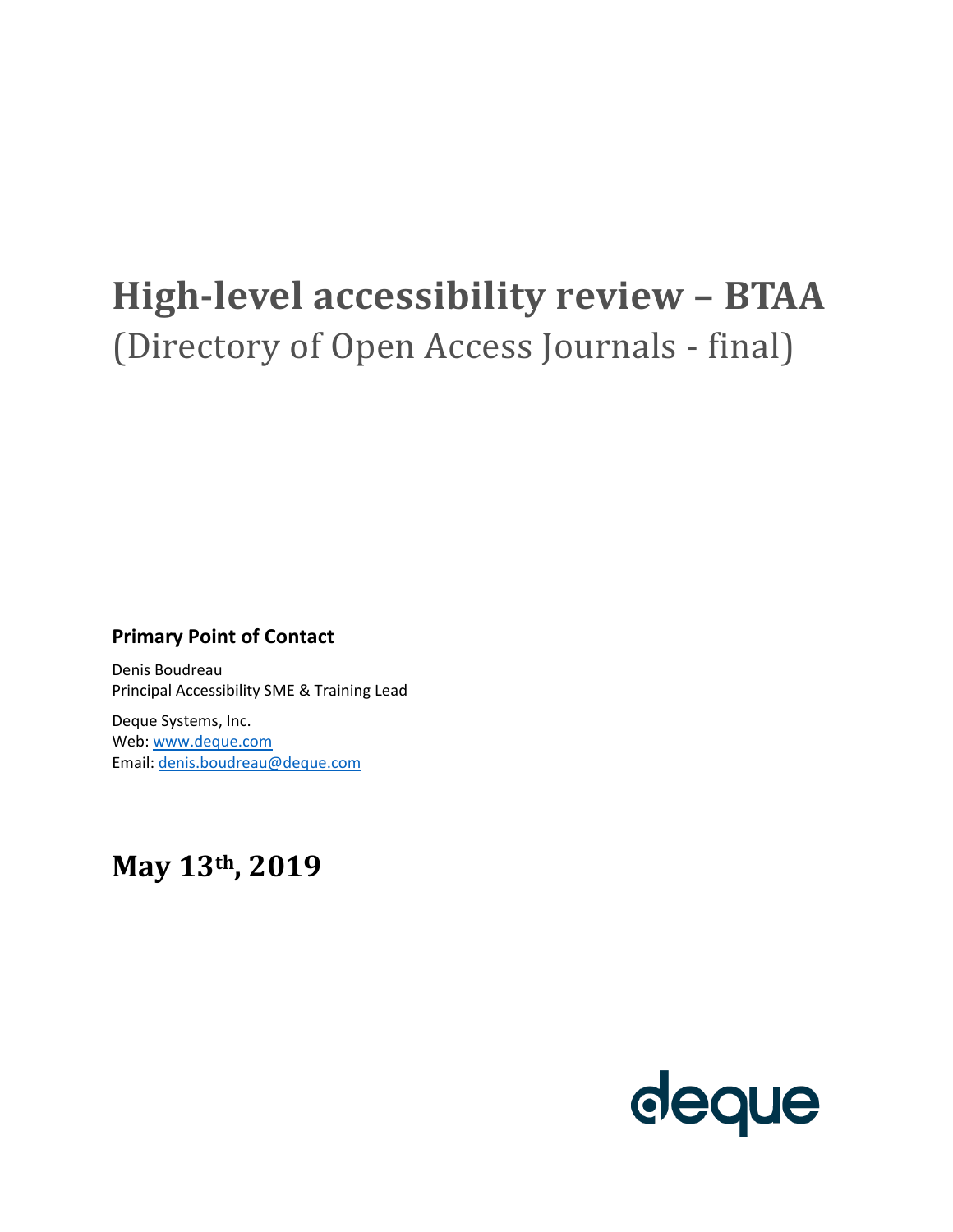# High-level accessibility review - DOAJ

# **TABLE OF CONTENTS**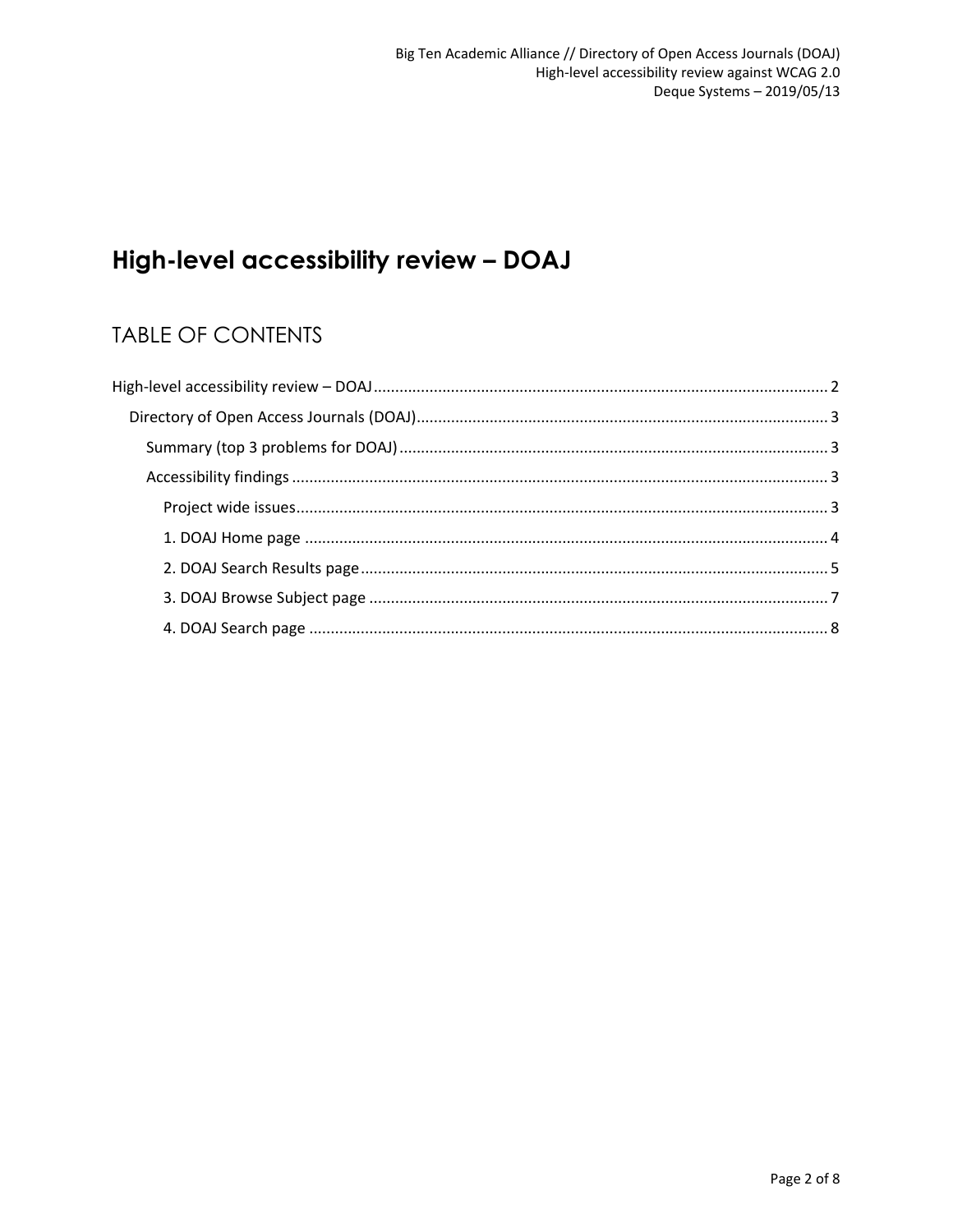# Directory of Open Access Journals (DOAJ)

# **Summary (top 3 problems for DOAJ)**

This assessment covers portions of the Directory of Open Access Journals application. The assessment revealed some problems with screen reader compatibility, resulting in screen reader users sometimes missing critical information needed to understand how to operate the features.

- 1. **Lack of section headings –** While the pages are generally fairly usable for someone who is sighted, the lack of section headings will make navigation hard for someone who isn't and relies on a screen reader to navigate around the content. Providing a meaningful heading structure to the pages would go a long way towards making it easier to use.
- 2. **Screen reader compatibility** Several parts of the application are incompatible with screen readers or fail to convey the current states of the features, such as whether sections are expanded, or their content updated. Many screen reader users will find this lack of information about the interface confusing.
- 3. **Insufficient color contrast –** There are many instances throughout the application where minimum color contrast requirements are not met. This will make it difficult for people with low vision and/or color blindness to use the application.

# **Accessibility findings**

### **Project wide issues**

The issues presented in this section were identified in multiple pages and are recorded here to avoid repetition. These are applicable to each screen. Due to particularities, similar issues are reported on a page per page basis, where applicable.

#### **Automated findings using Axe**

1. **SC 1.4.3 -** Elements in pages must be provided with sufficient color contrast.

Issues found through automated testing come from the Axe plugin, an open source accessibility testing tool that is available for Firefox and Chrome. Details here[: https://www.deque.com/products/axe/.](https://www.deque.com/products/axe/)

#### **Additional manual findings using NVDA screen reader**

None of the issues found were found on every page assessed. Please refer to each section for details.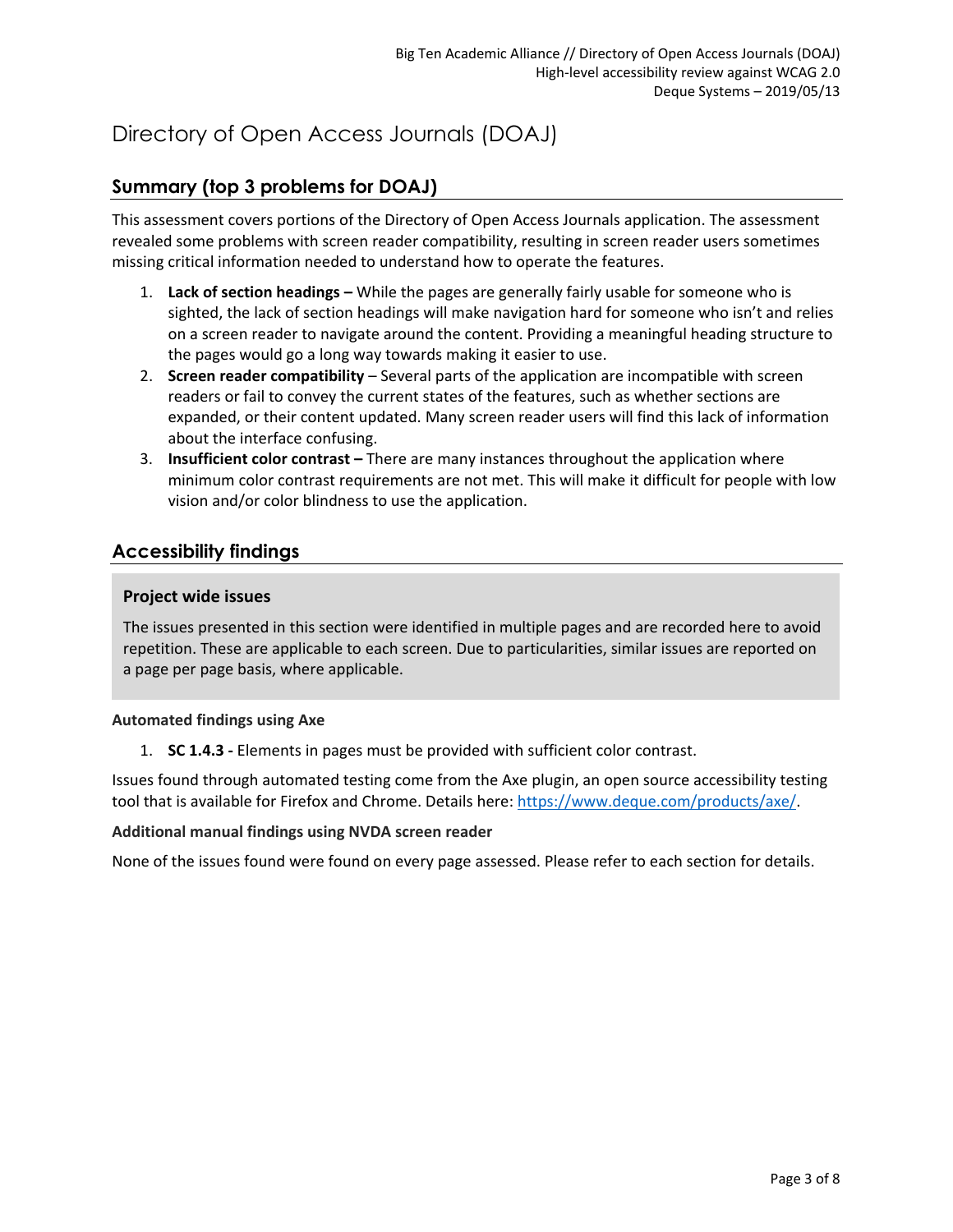## **1. DOAJ Home page**

#### **Source:** https://doaj.org/

**Test case:** Test homepage, including menu across the top (home, search, browse subjects, etc.), search box, sections of texts, icons/images, reading order, etc.

|                | Firefox File Edit View History Bookmarks Tools Window Help                                                                                                                                                                                                                      | <b>④ 梦 © ① 见 术 令 (I) 100% ⊠ □ FriMay 3 16 02 Q ● 三</b> |
|----------------|---------------------------------------------------------------------------------------------------------------------------------------------------------------------------------------------------------------------------------------------------------------------------------|--------------------------------------------------------|
| New Tab<br>. . | X D Directory of Open Access Journ X +                                                                                                                                                                                                                                          |                                                        |
| $C$ $\hat{a}$  | <b>D</b> https://doaj.org                                                                                                                                                                                                                                                       | … 2 ☆<br><b>IND @ A &amp; @ # E</b>                    |
|                | <b>Sotting Started © Getting Started © Most Visited ■★Deque ★ ■ ★ Active Docs ★ ■ W3C ■ #1ly Resources ■ #1ly Resources ■ Presentations ■ Bass Guitar ● ★ TimeCard ★ ▲ ★ @ SFTP DequeCloud d ★DequeWay ★</b>                                                                    | $\gg$                                                  |
|                | DIRECTORY OF                                                                                                                                                                                                                                                                    | <b>SUPPORT DOAJ</b>                                    |
|                | <b>OPEN ACCESS</b><br><b>JOURNALS</b>                                                                                                                                                                                                                                           |                                                        |
|                |                                                                                                                                                                                                                                                                                 |                                                        |
| Home           | Search Browse Subjects Apply News About For Publishers API                                                                                                                                                                                                                      | Login                                                  |
|                |                                                                                                                                                                                                                                                                                 |                                                        |
|                |                                                                                                                                                                                                                                                                                 |                                                        |
|                | $\alpha$<br>Search DOAJ                                                                                                                                                                                                                                                         | 13,131 Journals<br>10,144 searchable at Article level  |
|                | [Advanced Search]<br>g journals g articles                                                                                                                                                                                                                                      | 130 Countries<br>3,945,464 Articles                    |
|                |                                                                                                                                                                                                                                                                                 |                                                        |
|                |                                                                                                                                                                                                                                                                                 | G Select Language                                      |
|                | <b>DOAJ (Directory of Open Access Journals)</b>                                                                                                                                                                                                                                 | <b>FAQs</b>                                            |
|                | DOAJ is a community-curated online directory that indexes and provides access to high quality, open access, peer-reviewed journals. DOAJ is<br>independent. All funding is via donations, 40% of which comes from sponsors and 60% from members and publisher members. All DOAJ | OAI-PMH, XML, Widgets<br><b>Open Access Resources</b>  |
|                | services are free of charge including being indexed in DOAJ. All data is freely available.                                                                                                                                                                                      | <b>Transparency &amp; Best Practice</b>                |
|                | DOAJ operates an education and outreach program across the globe, focussing on improving the quality of applications submitted.                                                                                                                                                 | <b>Download metadata</b>                               |
|                | <b>Latest News</b>                                                                                                                                                                                                                                                              | Journals Added/Removed<br>New Journals Feed            |
|                |                                                                                                                                                                                                                                                                                 |                                                        |
|                | All University of California campuses commit to DOAJ<br>Ten institutions from the University of California - all ten campuses - commit €90,000 to DOAJ, the largest US consortium to support                                                                                    | Funding for sustainable Open Access                    |
|                | DOAJ via the SCOSS initiative so far. DOAJ is very pleased for the support received from the University of California towards a<br>sustainable funding model promoted by SCOSS. Read More                                                                                       | (incl. SCOSS)                                          |
|                | Published Fri, 26 Apr 2019 at 16:51                                                                                                                                                                                                                                             | Our members                                            |
|                |                                                                                                                                                                                                                                                                                 | Our publisher members                                  |
|                | UK Jisc consortium commits 117,000 EUR to DOAJ<br>We are very happy to confirm that 29 institutions from the UK's Jisc consortium commit €39,000 per year for 3 years to DOAJ via the                                                                                           | Our sponsors<br><b>Our volunteers</b>                  |
|                | SCOSS initiative. Thank you so much for your continued support! Read More                                                                                                                                                                                                       |                                                        |
|                | Published Fri, 26 Apr 2019 at 14:57                                                                                                                                                                                                                                             |                                                        |
|                | Swiss consortium pledges 216,000 Eur to DOAJ and SHERPA/RoMEO                                                                                                                                                                                                                   |                                                        |
|                | We are delighted to announce that the Consortium of Swiss Academic Libraries, comprising sixteen libraries and the Swiss National<br>Science Foundation, is the third national consortium to commit to the SCOSS initiative. swissuniversities, the Rectors' Conference of      | <b>SUPPORT DOAJ</b>                                    |
|                | Swiss Higher Education Institutions, contributes approximately 50% of the total costs in the framework of the Swiss National [] Read                                                                                                                                            |                                                        |
|                | More<br>Published Thu, 25 Apr 2019 at 10:34                                                                                                                                                                                                                                     |                                                        |
|                |                                                                                                                                                                                                                                                                                 |                                                        |
|                | Read more DOAJ news on our news page                                                                                                                                                                                                                                            |                                                        |

#### **Automated findings using Axe**

- 1. **SC 1.1.1 -** The RSS image must be provided with meaningful alternate text.
- 2. **SC 1.3.1 –** The Search form element must have a meaningful label assigned.
- 3. **SC 4.1.1 -** ID values of active elements within the page must be unique.
- 4. **SC 4.1.2 -** The Search button must have discernible text announced to assistive technologies.
- 5. **SC 4.1.2 -** Social media links must have discernible text announced to assistive technologies.

- 1. **SC 1.3.1 –** The Search button is only announced as "button" by the screen reader.
- 2. **SC 1.3.1 –** The page is missing a main heading set to level 1 (possibly on the logo).
- 3. **SC 1.3.1 –** "Gold Sponsor" is made to look like a section heading but is not marked up as such.
- 4. **SC 2.4.3 –** Focus is lost and sent to bottom of the page when the language modal is dismissed.
- 5. **SC 2.4.4 –** Links like "Read more" are not meaningful, even within their immediate context.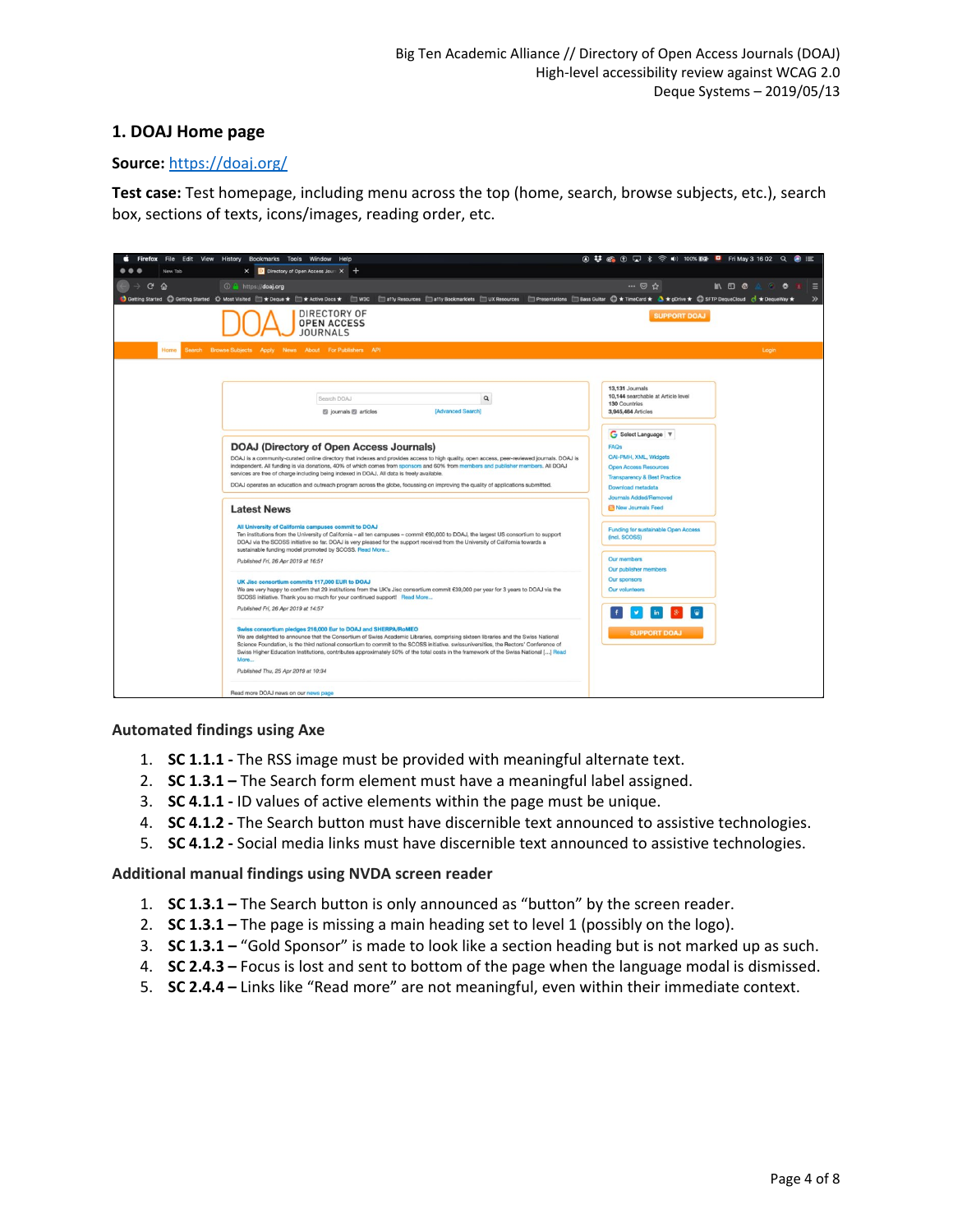## **2. DOAJ Search Results page**

#### **Source:**

[https://doaj.org/search?source=%7B%22query%22%3A%7B%22filtered%22%3A%7B%22filter%22%3A%](https://doaj.org/search?source=%7B%22query%22%3A%7B%22filtered%22%3A%7B%22filter%22%3A%7B%22bool%22%3A%7B%22must%22%3A%5B%7B%22term%22%3A%7B%22_type%22%3A%22journal%22%7D%7D%5D%7D%7D%2C%22query%22%3A%7B%22query_string%22%3A%7B%22query%22%3A%22Advances%20in%20Oceanography%20and%20Limnology%22%2C%22default_operator%22%3A%22AND%22%7D%7D%7D%7D%2C%22from%22%3A0%2C%22size%22%3A10%7D) [7B%22bool%22%3A%7B%22must%22%3A%5B%7B%22term%22%3A%7B%22\\_type%22%3A%22journal](https://doaj.org/search?source=%7B%22query%22%3A%7B%22filtered%22%3A%7B%22filter%22%3A%7B%22bool%22%3A%7B%22must%22%3A%5B%7B%22term%22%3A%7B%22_type%22%3A%22journal%22%7D%7D%5D%7D%7D%2C%22query%22%3A%7B%22query_string%22%3A%7B%22query%22%3A%22Advances%20in%20Oceanography%20and%20Limnology%22%2C%22default_operator%22%3A%22AND%22%7D%7D%7D%7D%2C%22from%22%3A0%2C%22size%22%3A10%7D) [%22%7D%7D%5D%7D%7D%2C%22query%22%3A%7B%22query\\_string%22%3A%7B%22query%22%3A%](https://doaj.org/search?source=%7B%22query%22%3A%7B%22filtered%22%3A%7B%22filter%22%3A%7B%22bool%22%3A%7B%22must%22%3A%5B%7B%22term%22%3A%7B%22_type%22%3A%22journal%22%7D%7D%5D%7D%7D%2C%22query%22%3A%7B%22query_string%22%3A%7B%22query%22%3A%22Advances%20in%20Oceanography%20and%20Limnology%22%2C%22default_operator%22%3A%22AND%22%7D%7D%7D%7D%2C%22from%22%3A0%2C%22size%22%3A10%7D) [22Advances%20in%20Oceanography%20and%20Limnology%22%2C%22default\\_operator%22%3A%22A](https://doaj.org/search?source=%7B%22query%22%3A%7B%22filtered%22%3A%7B%22filter%22%3A%7B%22bool%22%3A%7B%22must%22%3A%5B%7B%22term%22%3A%7B%22_type%22%3A%22journal%22%7D%7D%5D%7D%7D%2C%22query%22%3A%7B%22query_string%22%3A%7B%22query%22%3A%22Advances%20in%20Oceanography%20and%20Limnology%22%2C%22default_operator%22%3A%22AND%22%7D%7D%7D%7D%2C%22from%22%3A0%2C%22size%22%3A10%7D) [ND%22%7D%7D%7D%7D%2C%22from%22%3A0%2C%22size%22%3A10%7D](https://doaj.org/search?source=%7B%22query%22%3A%7B%22filtered%22%3A%7B%22filter%22%3A%7B%22bool%22%3A%7B%22must%22%3A%5B%7B%22term%22%3A%7B%22_type%22%3A%22journal%22%7D%7D%5D%7D%7D%2C%22query%22%3A%7B%22query_string%22%3A%7B%22query%22%3A%22Advances%20in%20Oceanography%20and%20Limnology%22%2C%22default_operator%22%3A%22AND%22%7D%7D%7D%7D%2C%22from%22%3A0%2C%22size%22%3A10%7D)

**Test case:** From the initial page, search for: Advances in Oceanography and Limnology – (just search journals NOT article - unselect articles box). Select the journal title after hitting search and test the journal landing page.

| о            | Firefox File Edit View History Bookmarks Tools Window Help      |                                                                                                                                                                                                                                                                                                                                                                          |                                                 |                                         |
|--------------|-----------------------------------------------------------------|--------------------------------------------------------------------------------------------------------------------------------------------------------------------------------------------------------------------------------------------------------------------------------------------------------------------------------------------------------------------------|-------------------------------------------------|-----------------------------------------|
| New Tab      | D Directory of Open Access Journ X +<br>$\times$                |                                                                                                                                                                                                                                                                                                                                                                          |                                                 |                                         |
| $C$ $\Omega$ |                                                                 | O & https://doaj.org/search?source={"query"%3A{"filtered"%3A{"filter"%3A{"bool"%3A{"must"%3A{"erm"%3A{"_type"%3A"]ournal"}}}}}%2C<br><b>5 Getting Started © Getting Started ☆ Most Visited □ ★ Deque ★ □ ★ Active Docs ★ □ and WSC · □ antly Resources □ attly Bookmarkiets □ UX Resources · En Presentations □ Bass Guitar ● ★ TimeCard ★ △ ★ pDrive ★ ● SFTP Deque</b> | … ◎ ☆                                           | <b>IN ED 2 6 *</b><br>$\equiv$<br>$\gg$ |
|              | DIRECTORY OF<br><b>OPEN ACCESS</b><br><b>JOURNALS</b>           |                                                                                                                                                                                                                                                                                                                                                                          | <b>SUPPORT DOAJ</b>                             |                                         |
|              | Home Search Browse Subjects Apply News About For Publishers API |                                                                                                                                                                                                                                                                                                                                                                          |                                                 | Login                                   |
|              |                                                                 | <b>x</b> 10 +<br>$\vert \cdot \vert$<br>share   embed<br>order by  relevance<br>search all                                                                                                                                                                                                                                                                               | • Advances in Oceanography and Limnology        |                                         |
|              | - Journals vs Articles<br>Journals X                            | Journals vs Articles: Journals x                                                                                                                                                                                                                                                                                                                                         |                                                 |                                         |
|              |                                                                 | $1 - 1$ of 1                                                                                                                                                                                                                                                                                                                                                             |                                                 |                                         |
|              | $+$ Subject                                                     | Advances in Oceanography and Limnology                                                                                                                                                                                                                                                                                                                                   | C BY-NC                                         |                                         |
|              | + Article processing charges (APCs)                             | ISSN: 1947-573X (Online)<br>http://pagepressjournals.org/index.php/aiol/index<br>Blind peer review                                                                                                                                                                                                                                                                       |                                                 |                                         |
|              | + DOAJ Seal                                                     | Subject: Science: Biology (General): Ecology<br>Date added to DOAJ: 24 May 2017<br>Record Last Updated: 15 Feb 2019                                                                                                                                                                                                                                                      |                                                 |                                         |
|              | + Journal license                                               | $1 - 1$ of 1                                                                                                                                                                                                                                                                                                                                                             |                                                 |                                         |
|              | + Publisher                                                     |                                                                                                                                                                                                                                                                                                                                                                          |                                                 |                                         |
|              | + Country of publisher                                          |                                                                                                                                                                                                                                                                                                                                                                          |                                                 |                                         |
|              | + Full Text language                                            |                                                                                                                                                                                                                                                                                                                                                                          |                                                 |                                         |
|              | + Peer review                                                   |                                                                                                                                                                                                                                                                                                                                                                          |                                                 |                                         |
|              | + Date added to DOAJ                                            |                                                                                                                                                                                                                                                                                                                                                                          |                                                 |                                         |
|              | $\bigcirc$ $\bigcirc$ $\bigcirc$                                |                                                                                                                                                                                                                                                                                                                                                                          |                                                 |                                         |
|              | C 2019 DOAJ.                                                    | The DOAJ site and its metadata are licensed under CC BY-SA                                                                                                                                                                                                                                                                                                               | Privacy / Contact us / IS4OA / Cottage Labs LLP |                                         |
|              |                                                                 |                                                                                                                                                                                                                                                                                                                                                                          |                                                 |                                         |

#### **Automated findings using Axe**

- 2. **SC 1.3.1 –** Dropdowns, text fields and textareas need to be provided with meaningful labels.
- 3. **SC 2.4.1 -** The page must provide a means to bypass repeated blocks (like a skip to content).
- 4. **SC 4.1.2 -** Link next to Journals must have discernible text announced to assistive technologies.

- 1. **SC 1.1.1 –** The image of the "X" next to Journals doesn't convey its purpose (remove filter).
- 2. **SC 1.3.1 –** The page contains no section headings. The logo should at least be made into a H1.
- 3. **SC 1.3.1 –** The "1 1 of 1" is made to look like a section heading but is not marked up as such.
- 4. **SC 2.1.1 –** The "Next" (and previous) pagination links are not keyboard accessible.
- 5. **SC 2.4.4 –** The "x" to close the expanded content for "Share/Embed" is not meaningful.
- 6. **SC 2.4.4 –** The "Abstract" links are not meaningful even within their immediate context.
- 7. **SC 2.4.4 –** The "Full text" links are not meaningful even within their immediate context.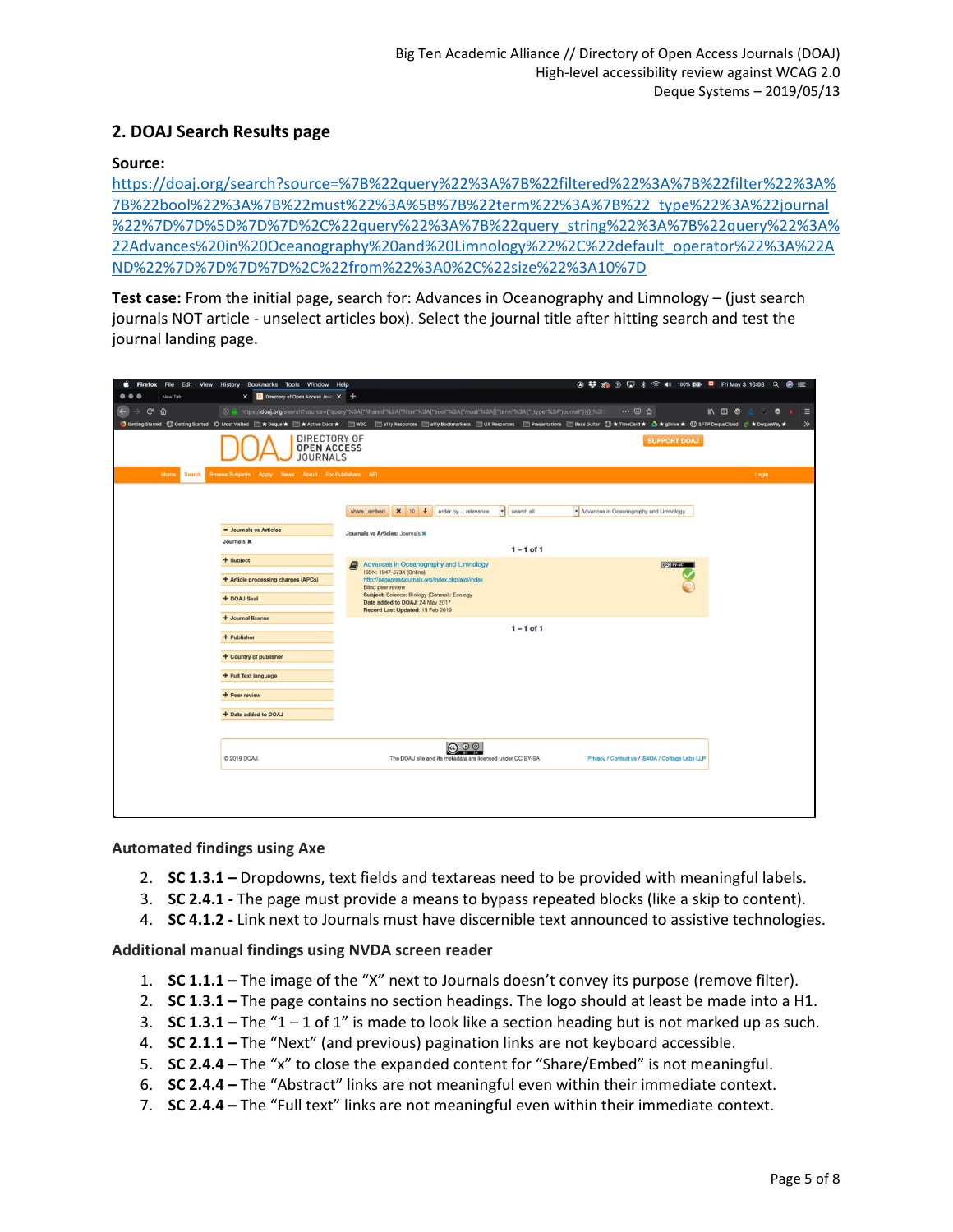- 8. **SC 3.2.1 –** Content is refreshed without warning as the focus leaves the topic text field.
- 9. **SC 3.2.2 –** Content is updated without warning as options in dropdowns are chosen.
- 10. **SC 4.1.2 –** The filter items on the left are not announced as expandable to screen readers.
- 11. **SC 4.1.2 –** Once activated, the state of the filter items on the left are not conveyed either.
- 12. **SC 4.1.2 –** The modal to change the number of items shown (from 10 to x) is repeated 4 times.
- 13. **SC 4.1.2 –** The state of the filter (descending, ascending, count, etc.) is not conveyed to NVDA.
- 14. **SC 4.1.2 –** The outcome of the "What do these figures mean" link isn't clear to NVDA users.
- 15. **SC 4.1.2 –** The state (collapse or expanded) or the Share/Embed link is not conveyed.
- 16. **SC 4.1.2 –** Expanded content is not announced to NVDA once the Share/Embed link is triggered.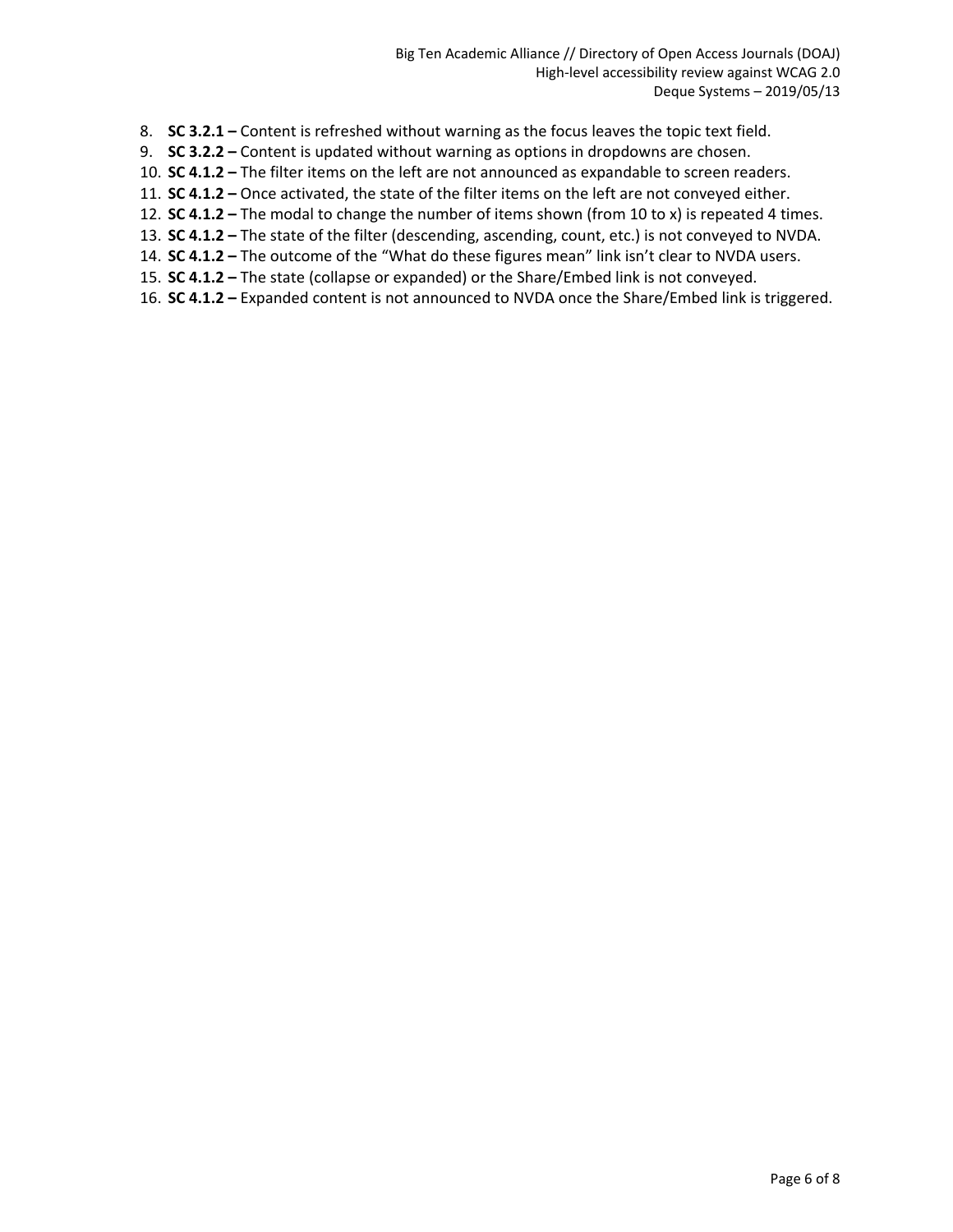### **3. DOAJ Browse Subject page**

#### **Source:** <https://doaj.org/subjects>

**Test case:** Test Browse Subject page. Is the list of subjects accessible for keyboard users (can one expand Fine Arts, then select Architecture for example)?

|                                                | Firefox File Edit View History Bookmarks Tools Window Help                                                                                                                                                                                                                                                                                                                                                                                                                                                                                    |                                                                                                                                                                                                                                                                                                                                                          | <b>A # @ ⊕ Q * © 4</b> ) 100% <b>69 □</b> FriMay 3 16 11 Q ● IE                                                                                                                                                                                                                                                                                                                                                                                                       |                      |
|------------------------------------------------|-----------------------------------------------------------------------------------------------------------------------------------------------------------------------------------------------------------------------------------------------------------------------------------------------------------------------------------------------------------------------------------------------------------------------------------------------------------------------------------------------------------------------------------------------|----------------------------------------------------------------------------------------------------------------------------------------------------------------------------------------------------------------------------------------------------------------------------------------------------------------------------------------------------------|-----------------------------------------------------------------------------------------------------------------------------------------------------------------------------------------------------------------------------------------------------------------------------------------------------------------------------------------------------------------------------------------------------------------------------------------------------------------------|----------------------|
| $\bullet\bullet\bullet$<br>New Tab             | $\times$ D Directory of Open Access Journ $\times$ +                                                                                                                                                                                                                                                                                                                                                                                                                                                                                          |                                                                                                                                                                                                                                                                                                                                                          |                                                                                                                                                                                                                                                                                                                                                                                                                                                                       |                      |
| $\leftarrow$<br>$C$ $\hat{w}$<br>$\rightarrow$ | <b>O https://doaj.org/subjects</b>                                                                                                                                                                                                                                                                                                                                                                                                                                                                                                            |                                                                                                                                                                                                                                                                                                                                                          | … ◎ ☆                                                                                                                                                                                                                                                                                                                                                                                                                                                                 | INDOACOB<br>$\equiv$ |
|                                                |                                                                                                                                                                                                                                                                                                                                                                                                                                                                                                                                               | O Getting Started © Getting Started ☆ Most Visited □★Deque ★ □★Active Docs ★ □W3C □ally Resources □ally Bookmankiets □UX Resources □ Presentations □ Bass Guitar ①★TimeCard ★ ▲★gDrive ★ ① SFTP DequeCoud d ★DequeWay ★                                                                                                                                  |                                                                                                                                                                                                                                                                                                                                                                                                                                                                       | $\gg$                |
| Home Search                                    | DIRECTORY OF<br><b>OPEN ACCESS</b><br><b>JOURNALS</b><br>Apply News About For Publishers API<br><b>Browse Subjects</b>                                                                                                                                                                                                                                                                                                                                                                                                                        |                                                                                                                                                                                                                                                                                                                                                          | <b>SUPPORT DOAJ</b>                                                                                                                                                                                                                                                                                                                                                                                                                                                   | Login                |
|                                                | <b>Browse Subjects</b><br>search subjects<br>Agriculture<br>- Auxiliary sciences of history<br>Bibliography. Library science. Information resources<br>Education<br>Fine Arts<br>- General Works<br>Geography. Anthropology. Recreation<br>History (General) and history of Europe<br>- History America<br>- Language and Literature<br>$-\Box$ Law<br>Medicine<br>- Military Science<br>- Music and books on Music<br>Naval Science<br>- Philosophy. Psychology. Religion<br>- Political science<br>Science<br>Social Sciences<br>Technology | Journals and their articles are categorised using a subset of the Library of Congress Classification. You can either type a keyword into the box below<br>or click the arrows in the tree to expand and collapse subjects. Clicking on a subject will reveal the number of available records in the box on the right.<br>Select a subject from the tree. | 13,131 Journals<br>10,144 searchable at Article level<br>130 Countries<br>3,945,471 Articles<br>G Select Language   $\nabla$<br>FAQs<br>OAI-PMH, XML, Widgets<br>Open Access Resources<br><b>Transparency &amp; Best Practice</b><br>Download metadata<br>Journals Added/Removed<br>New Journals Feed<br>Funding for sustainable Open Access<br>(incl. SCOSS)<br>Our members<br>Our publisher members<br>Our sponsors<br><b>Our volunteers</b><br><b>SUPPORT DOAJ</b> |                      |
|                                                | C 2019 DOAJ.                                                                                                                                                                                                                                                                                                                                                                                                                                                                                                                                  | $\circledcirc$<br>The DOAJ site and its metadata are licensed under CC BY-SA                                                                                                                                                                                                                                                                             | Privacy / Contact us / IS4OA / Cottage Labs LLP                                                                                                                                                                                                                                                                                                                                                                                                                       |                      |

#### **Automated findings using Axe**

- 1. **SC 1.1.1 -** The RSS image must be provided with meaningful alternate text.
- 2. **SC 1.3.1** List elements must only directly contain <li>, <script> or <template> elements.
- 3. **SC 1.3.1 -** The Search form element must have a meaningful label assigned.
- 4. **SC 4.1.1 -** ID values of active elements within the page must be unique.
- 5. **SC 4.1.2 -** Social media links must have discernible text announced to assistive technologies.

- 1. **SC 1.3.1 –** The boxed Subject is made to look like a heading but is not mared up as such.
- 2. **SC 2.4.3 –** Focus is lost and sent to bottom of the page when the language modal is dismissed.
- 3. **SC 3.2.2 –** Treeview is updated without warning as keywords are typed in the Search box.
- 4. **SC 4.1.2 –** The information updated from the treeview is not conveyed to NVDA.